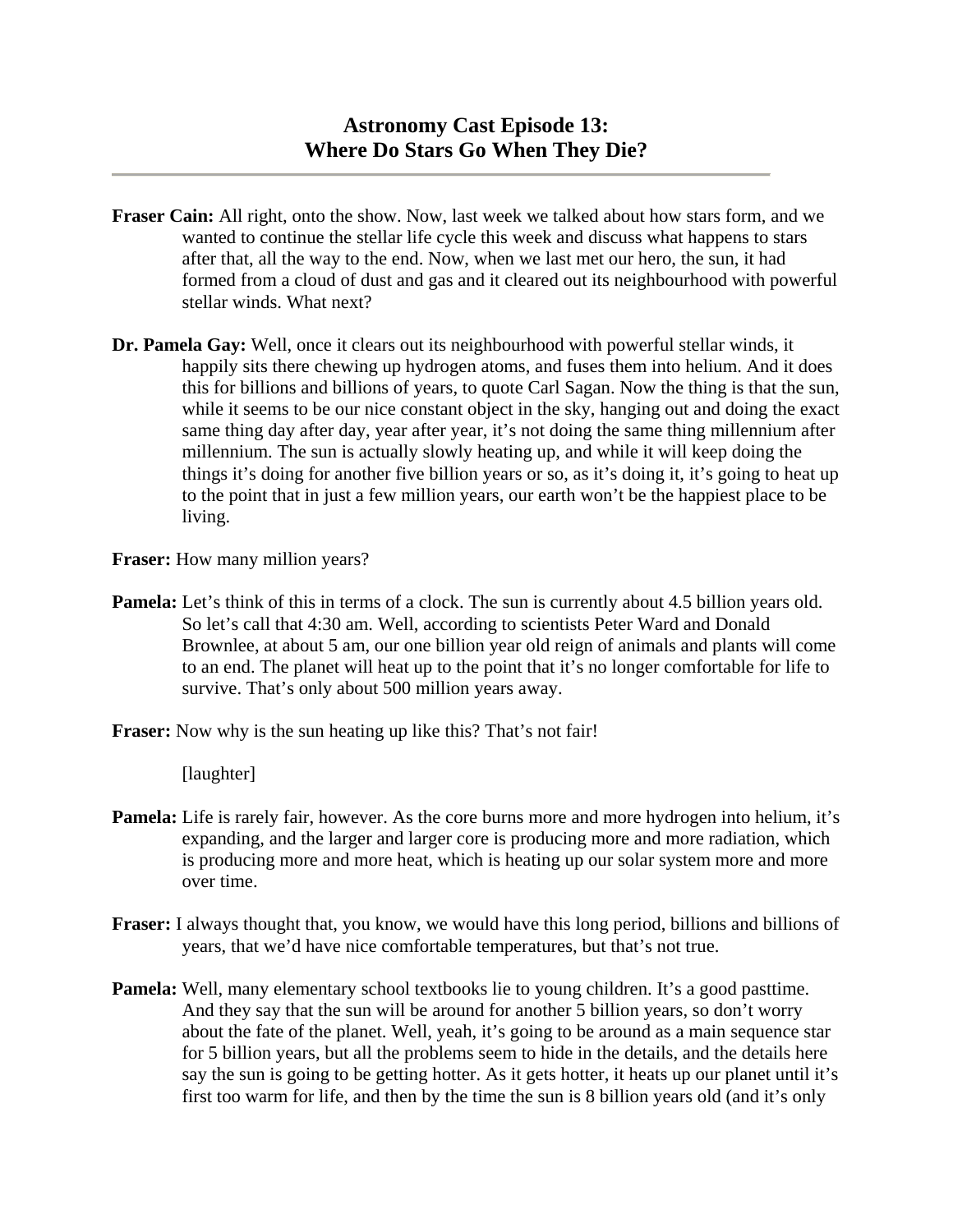3.5 billion years from now that that happens), our oceans are actually going to vaporize. The planet will be so hot that the oceans just can't stay liquid any longer. So it's all rather devastating. Now, our planet might be allowed to survive, it's just the life on the planet that won't survive.

**Fraser:** Okay, so let's keep going.

**Pamela:** So, the sun bloats up eventually, and it runs out of hydrogen in the core. So, currently, our sun is supported by the radiation given off by the fusion of hydrogen and helium. Well, finally, about the end of these 12 billion years, our sun is going to run out of easily burned hydrogen in its core, and the core's going to collapse back down. And as it begins to collapse, a shell of hydrogen around that core is going to ignite. So, the atmosphere collapses down, builds up pressure on that helium core in the center, and squishes a layer of material between that helium core and the outer atmosphere of the star. And the shell ignites. And when that shell ignites, our sun bloats up into a red giant star. And at this point, a few planets lose their lives; Mercury, Venus, definitely toast. Most models now think the Earth will safely escape being consumed during this phase of the sun's life.

 So now we have hydrogen burning in the shell, and we have the helium core. Well, as that hydrogen burns, it's producing more and more helium, and heavy things sink to the centre. It's sort of like when you drop a rock into the water, it goes down to the bottom of the water. Well, when you create helium in that hydrogen shell, that helium's heavier and it sinks to the centre of the star.

 The helium core is getting bigger and bigger and bigger until eventually the helium core is so dense and is experiencing so much pressure that it ignites. And now we're burning helium in the center, we have a shell of hydrogen, and the star, it becomes what's now called a horizontal branch star. This is the point in life when some stars actually become variable stars, they become RR Lyrae variable stars, which is one of my personal passions. Our sun probably isn't going to do that, its mass isn't quite right.

**Fraser:** What would happen in that situation, though?

**Pamela:** With pulsating variable stars, which are stars that aren't quite balanced, gravity tries to squish them down, and as they compress, they heat up. And the heat produces more light coming out of the centre. It accelerates the rate of fusion in the centre. And so the light goes pushing out, and the light pushes the star out past its equilibrium, and the star cools off. And then it compresses back down. And there's a lot of complicated physics going on here, but basically, radiation and gravity are playing tug of war with the atmosphere of the star, and it's constantly going in and out over a period of just hours. It's something that's really cool to watch because you can see something that is, over just six hours, expanding and contracting like a beating heart.

**Fraser:** And now does it leave material behind with each expansion?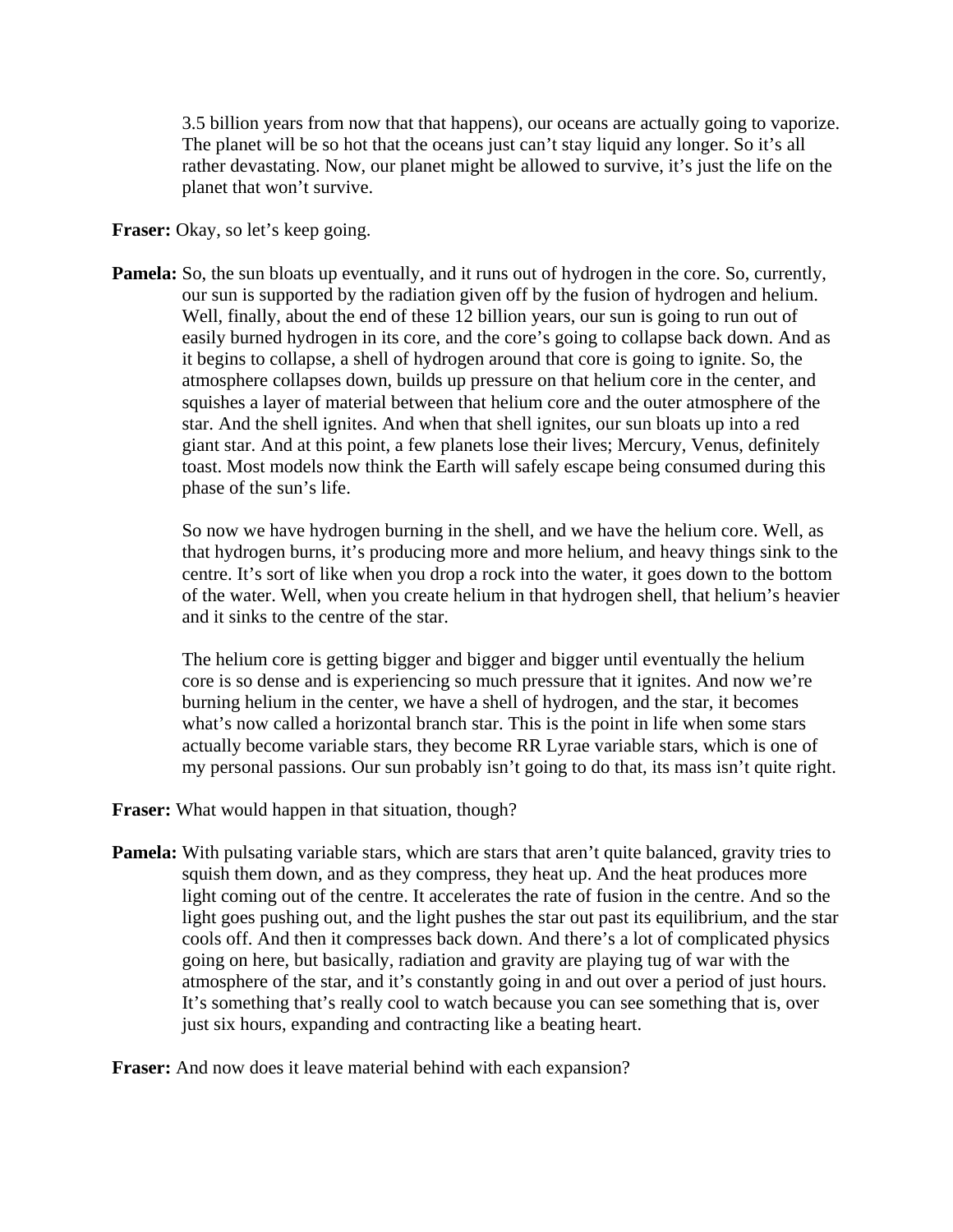- **Pamela:** Not that we know of. Stars are constantly giving off mass, but in this case it's literally like a beating heart. The atmosphere of the star is pulsing outwards and inwards, outwards and inwards, like a coherent object.
- **Fraser:** What I wouldn't do to be able to see that up close.
- **Pamela:** Oh, it would be absolutely amazing. RR Lyrae stars were one of my first loves, because I've been a geek for a long time.

**Fraser:** But that's not our sun.

**Pamela:** That's not our sun.

**Fraser:** So what happens to our sun?

**Pamela:** Our sun just kind of hangs out burning helium in its core and hydrogen around it. But eventually it can't burn the helium any longer. It might start expanding out at this point, as it continues to now burn a shell of helium and a shell of hydrogen. And over time, it's not going to be able to have these fusion reactions going on any longer, either. And as the fusion reactions shut down, the star's atmosphere slowly drifts away. This is one of the sad parts of a star's life. As they get old, they can't hold themselves together anymore, and they puff off layers of their atmosphere. This is the old asymptotic giant branch star, and what's left behind as the atmosphere is poofed away in these very sad, elderly behaviours is just the core of the star.

**Fraser:** Now what do those poofed off layers look like from earth? Can we see any of those?

**Pamela:** They get illuminated as beautiful nebula. So the core of the star is still sitting there. It's really hot, and hot things radiate light. And that light is used to illuminate the puffed off layers of the atmosphere. This what we call a planetary nebula. As a star disbands into atmosphere flying away and core left behind, the core gets called a white dwarf star and that flying away atmosphere's called a planetary nebula. Over time, the atmosphere goes further and further away and white dwarf cools off more and more, and the entire system disappears.

**Fraser:** So what's in the white dwarf star? What's left inside there?

- **Pamela:** It's whatever was left from the fusion process. You can end up with helium white dwarfs where you have just the helium core of a now dead star. You can have stars where that helium fused into carbon oxygen, and you're left with basically a diamond, a diamond's left behind. So you can end up with a diamond that's roughly the size of the earth left behind by a star that had sufficient mass to get a carbon core.
- **Fraser:** Okay so the, under the pressure of the star, the carbon just kind of gets organized into its most compact form.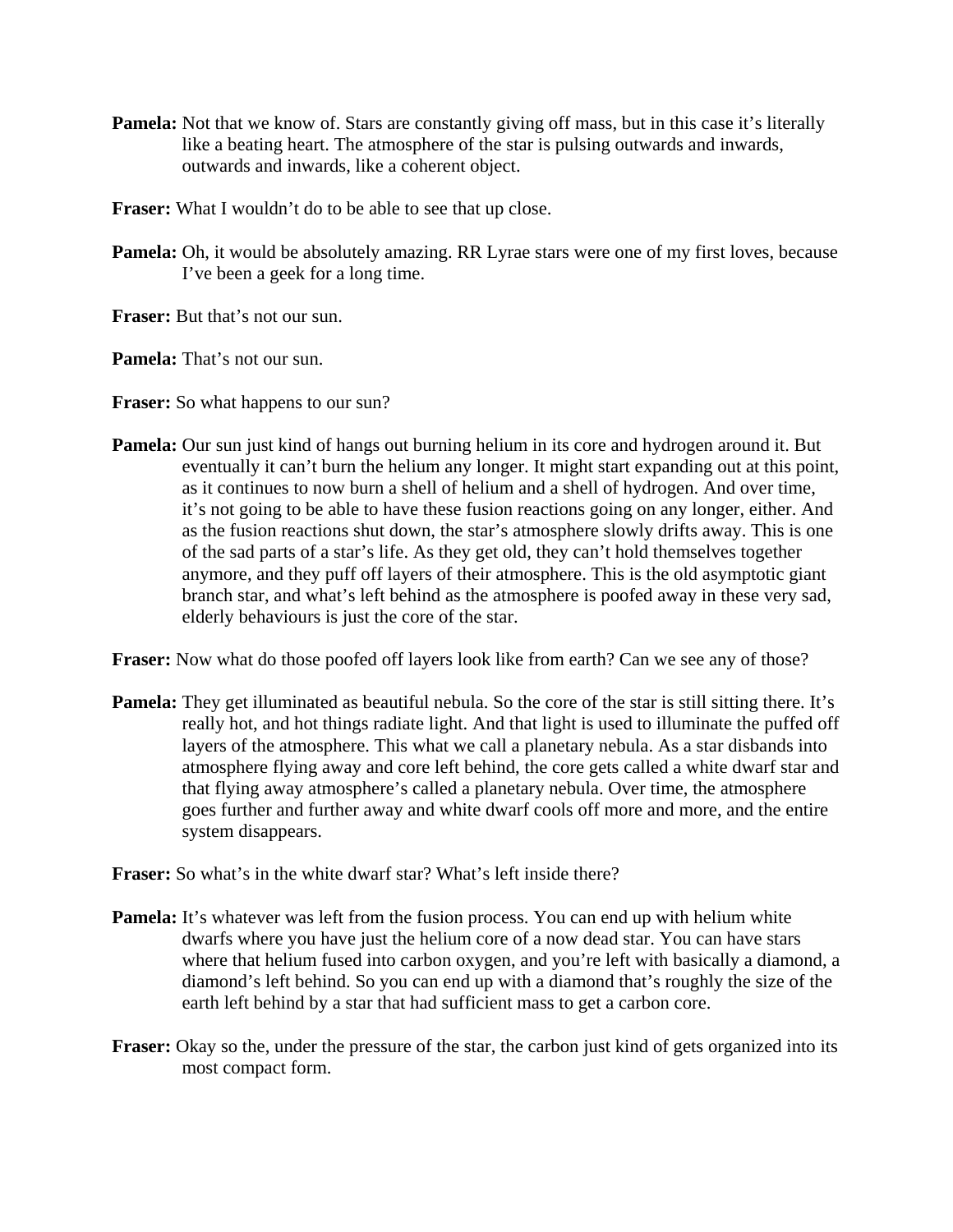**Pamela:** And that happens to be a crystal diamond.

**Fraser:** So you would have a diamond the size of the earth...

**Pamela:** A diamond the size of the earth.

**Fraser:** Sitting in space. So how long would that take?

**Pamela:** Well, so, the diamond itself forms over the millions of years that the star's a giant. Now, the white dwarf, the diamond starts off as this giant glowing hot thing that, while structurally similar to a diamond, isn't exactly something you'd want to put on your hand even if your hand were big enough to support an earth-sized ring.

 That white dwarf starts off at the temperature of around 100,000 degrees K. It does cool off very quickly initially, and in the first 100,000 million years, if you consider that quick, it cools 20,000 degrees. Then it takes another 800,000,000 years to go another 10 degrees cooler, and it's not for 4 to 5 billion years that the star finally cools down to the temperature of our sun's surface, which is 5,800 degrees K. So, it takes it a long time to get to the point where you'd want to get anywhere near it. But you do have this giant glowing really hot diamond left behind.

**Fraser:** All right, so it's not all hopeless. We get some bling in the end of it.

## **Pamela:** Exactly.

- **Fraser:** Okay, so let's go a little smaller. When we talked last week, we talked about a nebula of gas and dust and various knots forming, and some of the big knots were these massive stars, and we'll get to those in a bit, and then sort of medium stars were stars like our sun, but what about smaller ones?
- **Pamela:** So, red dwarfs are objects that have more than 80 Jupiter masses. And they behave like normal stars; they burn hydrogen in their cores. But, they burn this hydrogen, in some cases, for trillions of years. A star that is a tenth the mass of the sun will hang out burning hydrogen into helium for about 6 trillion years, which is way older than our 13.7 billion year old Universe. So any red dwarf that has ever formed is still doing its thing. So we have no observational evidence of what these things do next.

 But as near as we can guess, because they're such a low mass, they won't be able to contract and burn the hydrogen shell or do anything with their helium at later points in their lives. So once they stop burning hydrogen in the core, they're just sort of going to go out, and then thermally contract. So they're going to hang out, gravitationally held together, and squish themselves, and squish themselves, as gravity makes the star smaller and smaller and smaller, until eventually they squish themselves into a very small white dwarf star. And so eventually they'll organize themselves so that their structure is that same crystalline degenerate electron, which is a really complicated term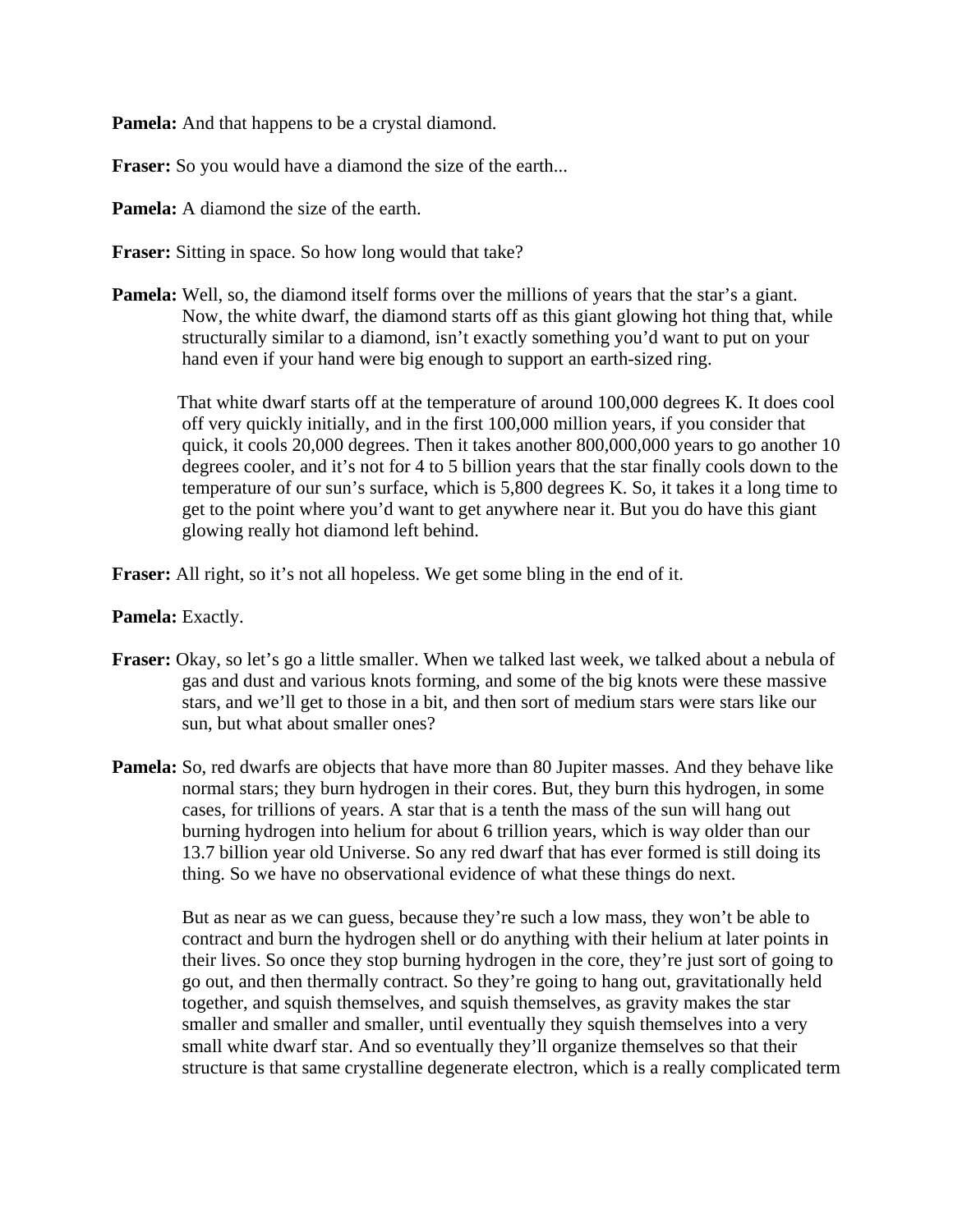which just means that the electrons are in their smallest possible way of hanging out together.

**Fraser:** So it's like over time, all of whatever material is in the star, once it runs out of fuel for fusion, it just organizes itself in the most compact form that it can, and then just cools down and that's that.

**Pamela:** That's that.

**Fraser:** But we've got to be looking at trillions of years before that happens.

- **Pamela:** And we will not be there for that. But it's fun to think about what's going to happen at the end of the Universe.
- **Fraser:** So it's neat that no one has ever seen any of this, it's just purely theoretical at this point.
- **Pamela:** Yeah, and also, it's a neat thing to think about, that any red dwarf ever formed is still alive. Imagine saying that any of one specific type of mouse that was ever created on the planet earth was still alive. Life doesn't do that, but stars do.
- **Fraser:** So, let's go a little smaller, then. The stars that have enough hydrogen, or size, in them to burn as stars, you know, these red dwarf stars, what if they don't have enough hydrogen fuel? Let's get smaller.
- **Pamela:** It's not that they don't have enough fuel, it's that they don't have enough gravity to do anything useful with it. The next smallest objects are these brown dwarf stars. They range in size from about 13 times Jupiter's mass to somewhere around 75, 80, Jupiter masses -- we're still working on figuring out theoretical limits. These stars, they have a special type of hydrogen in them, as all stars do, called deuterium.

Deuterium is hydrogen that has a neutron in the center as well as a proton. Most hydrogen is just a proton and an electron, if it's neutral. But sometimes you get this extra neutron thrown in there. And when you have this extra neutron thrown in, the deuterium, this hydrogen plus neutron, it burns easier. So, in objects that are 13 to 65 Jupiter masses, they'll, for a short period of time, maybe about 10 million years, they'll be able to fuse the deuterium. But once they stop fusing the deuterium, they really can't do anything else. Some of the bigger ones, those 65 to 80 Jupiter masses, they can also fuse some lithium. Lithium just eats itself naturally, if you look at it too hard in a star it burns up. But other than that they can't do anything.

**Fraser:** So how can we see them, then? Because we're turning them up all the time, now.

**Pamela:** Luckily, for the first million years that they're around, as they collapse out of their parent's nebula, the molecular cloud that hey formed out of, they look like any other star except they have a lot of extra lithium in them, because lithium gets eaten very fast in other types of protostars. So, for the first million years, they look normal, they're at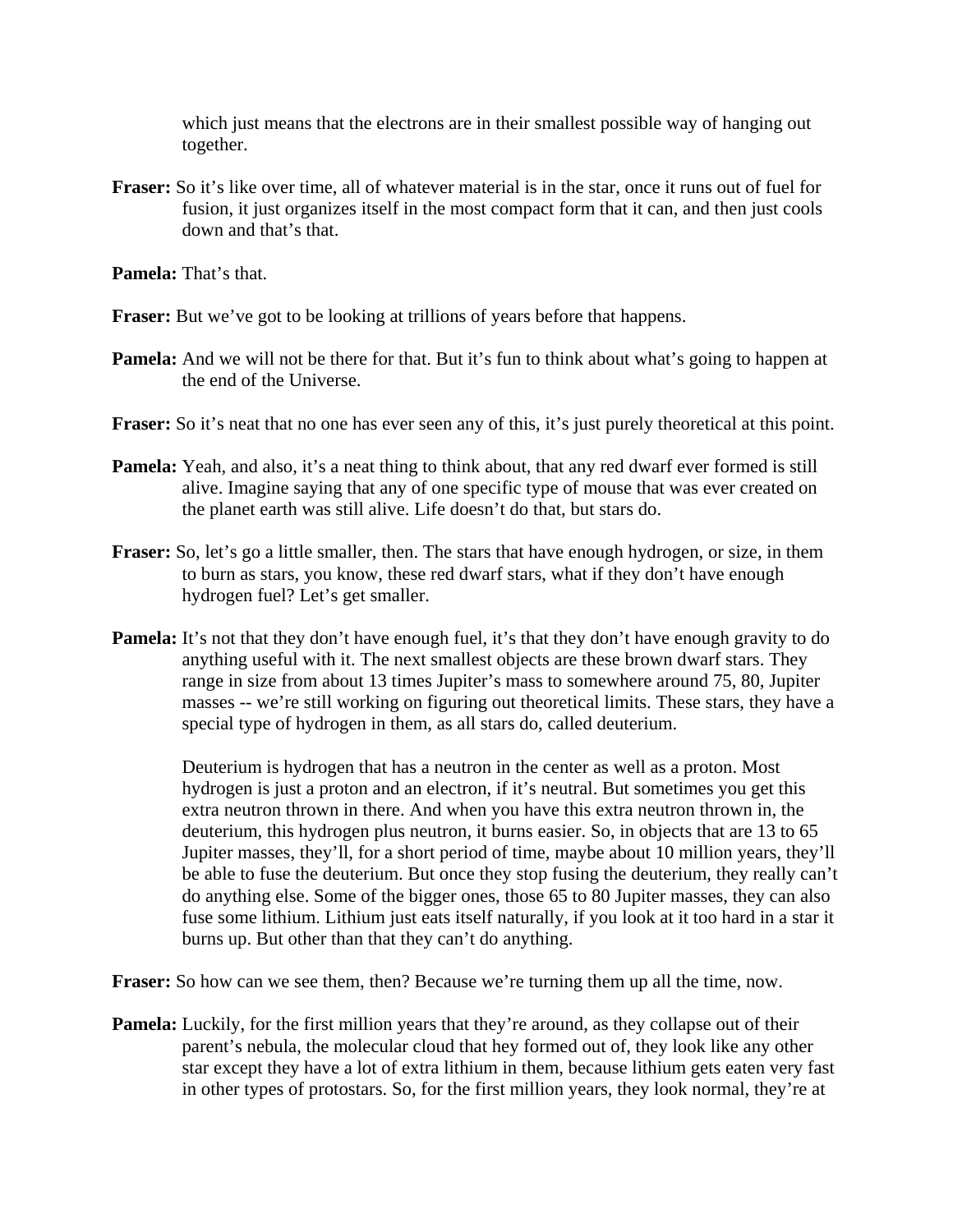high temperatures, and they burn the deuterium, they're still thermally really hot, and then they cool off. And it's after they cool off that they sort of disappear, but initially, just thermal contraction heats them up enough that we can see them.

- **Fraser:** So they're just the particles of hydrogen crushing together and rubbing against each other, and that's the heat, like all that remains from a fire.
- **Pamela:** And any time you compress gas, the gas heats up. It's sort of like if you're pumping air when you compact the air inside your bicycle pump, it heats up. Well, a collapsing star is basically the same process as the squished air inside your bicycle pump: as it gets squished together, it heats up. Heated gas gives off light, and so it's just the fact that it's contracting gravitationally that allows it to heat up, and it's the heating up that we see as light.
- **Fraser:** Right, I guess that's why we need the infrared telescopes like Spitzer to turn these up, because they see heat not light.
- **Pamela:** And this is one of the reasons that the next generation space telescope, the James Webb telescope, is being built as an infrared observatory. It's going allow us to more effectively look for things like brown dwarfs. It's also going to allow us to look for things at the far distant edge of the Universe, but that's a different problem. So it's in the infrared that we're finding all of these fascinating things that we never imagined when we confined ourselves to looking at the optically luminous universe.
- **Fraser:** All right, let's go big, then. So, you know, we started out talking about a main sequence star like our sun, and we sort of looked at where things go, smaller from there, so let's look bigger. So what happens if we get stars that are bigger than our sun?
- **Pamela:** Well, as you get bigger and bigger, things start to get messy. Really big stars are giving off so much light that that radiation pressure is blowing off the outer layers of the star. And, so, the star can star off huge, and then make itself small rather quickly. These things burn for millions of years. Our sun burns for billions. The big stars are sort of like the Ferraris: they are bright, flashy, go fast, die young, and eat fuel like nobody's business.
- **Fraser:** That's right, I remember last week we talked about how like, the earliest stars were mainly hydrogen, and could, you know, blow up or not necessarily have the same kinds of stellar winds as the ones that, these days, have lots of heavier elements. That's all brand new science, isn't it?
- **Pamela:** Well, it's not brand new science but it's brand new stars that are doing it. It's fascinating to look at these things. They are literally blowing themselves apart. It's as though they are going so fast that they just can't hold themselves together any longer. There's so many analogies to Hollywood movie stars that I could go to, but I won't. So they live hard, blow themselves apart, and if they blow themselves apart too much, when they finally die, they explode as supernovae but they leave behind a white dwarf.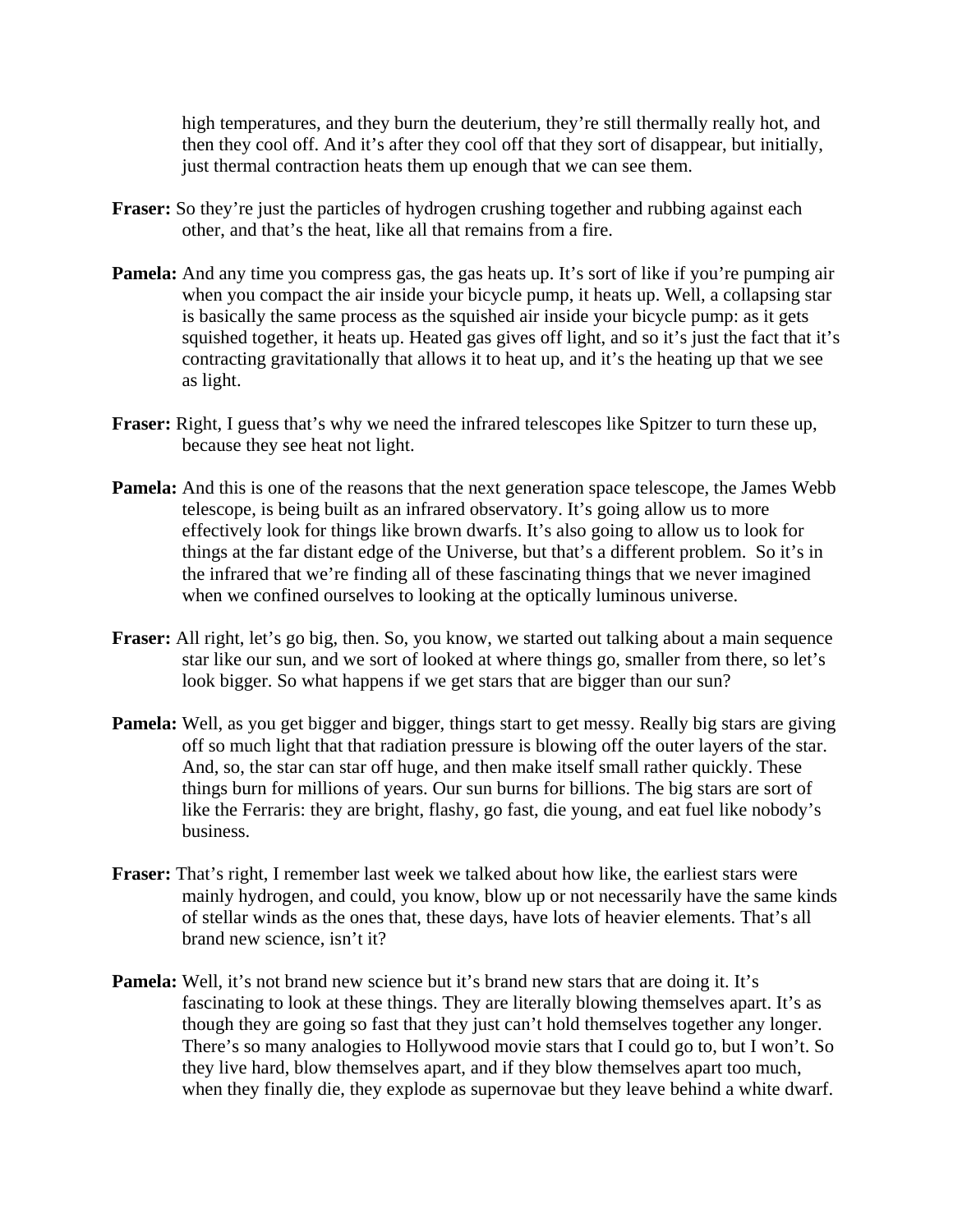So, you have to end up with a core larger than 1.4 solar masses, which is this magical number. If you have more than 1.4 times the mass of the sun, then left behind after supernova, that material will collapse into what's called a neutron star. If you have less than 1.4 solar masses, you just end up with a white dwarf again.

- **Fraser:** I see. So the star could start out quite large, but it could blow away so much material that it just, it can't make it down to a neutron star once it's done.
- **Pamela:** Exactly. The cutoff, we think, is objects that, by the time they go supernova, which we'll talk more about next week, have more than 10 solar masses. They will end up, after the supernova, with a neutron star, and things that are below that end up with just another white dwarf.
- **Fraser:** So, what is a neutron star?
- **Pamela:** A neutron star is what happens when the gravitational power of an object is so great that it squishes the atoms to the point that the protons and the electrons go "oh no, I'm too big, I can't be here any longer" and they merge together, give off energy, and form neutrons. So, the matter compacts itself down to its smallest possible form, which in this case is basically a crystalline structure of neutrons.
- **Fraser:** And this is one of those, a teaspoon amount weighs, what is it, like, a teaspoon amount weighs as much as a city or something like that.
- **Pamela:** Here's a great way to look at it. A white dwarf that is just under the 1.4 magical solar masses level will be about the size of the earth. A neutron star that's more than 1.4 times the size, the mass, of the sun, is only 10 kilometers across. You could pretty much dump one on New York City. And gravitationally it would destroy the earth, but that's just how small they are. And then you have all that mass creating all of this gravitational attraction in a little tiny area.

**Fraser:** Now, do these megastars go through that same kind of red giant phase at the end?

**Pamela:** Because they're spewing off mass and going through reactions so quickly, they don't have as dramatic a change as they go from main sequence to red giant. They do make the transitions in terms of the way they generate energy. They go from having hydrogen burning in their core to having helium burning in the core, and they'll actually get to the point where they're doing things like fusing oxygen, creating neon, they get to the point that they actually end up creating iron in their core. So you end up with an onion shell of layer upon layer of progressively heavier atoms as you go from the surface of the star down to the core of the star, where all these different layers are fusing higher and higher atoms.

 One of the neat ramifications of this is that any element that you have on your body, in your body, in the room that you're sitting in as you listen to this show, it had to have